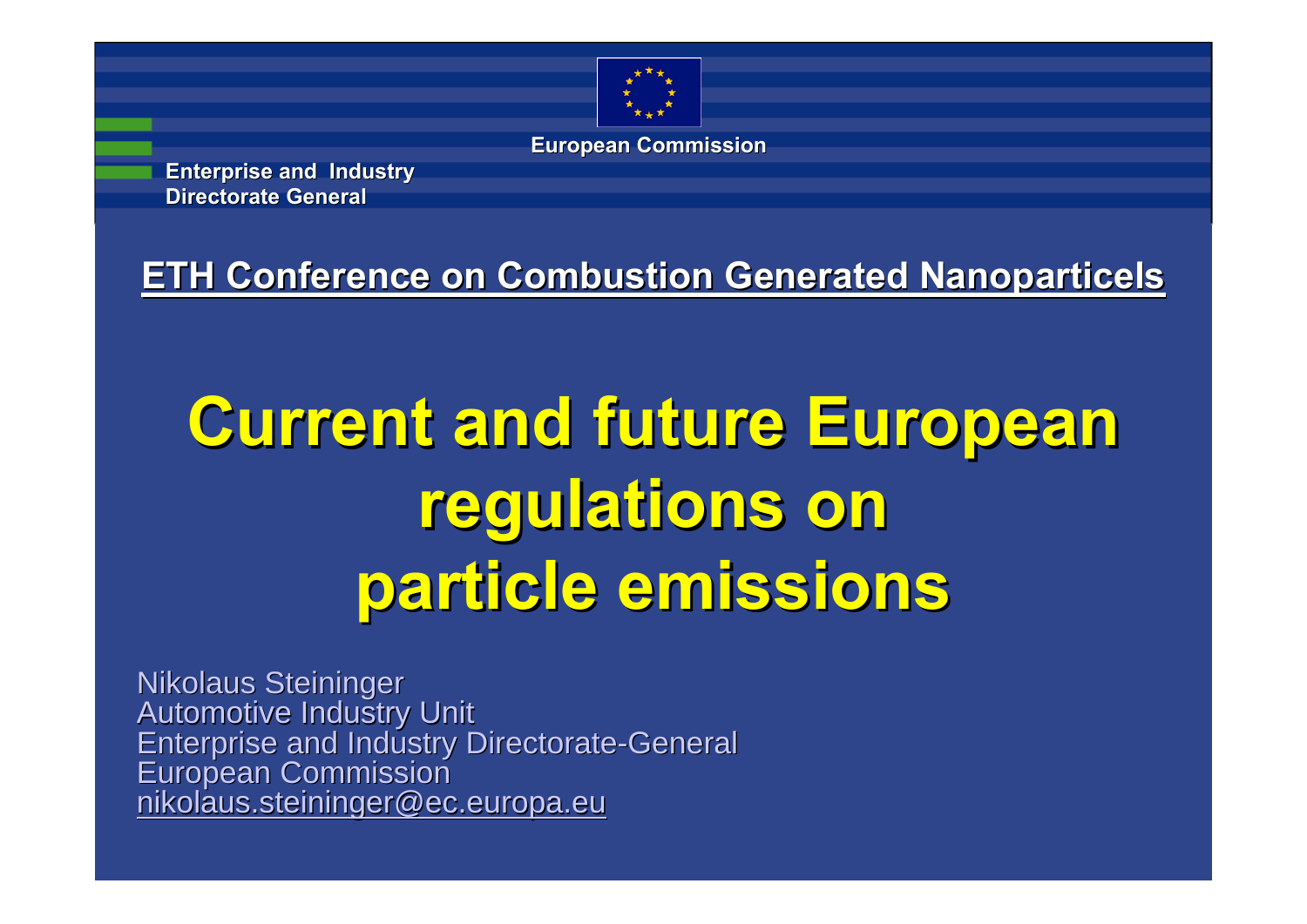

- **Drivers of emissions legislation**
- •**Light duty (Euro 5/6) Light duty (Euro 5/6)**
- **Heavy duty (Euro VI)**
- •**Retrofit Retrofit systems systems**
- •**Conclusion Conclusion**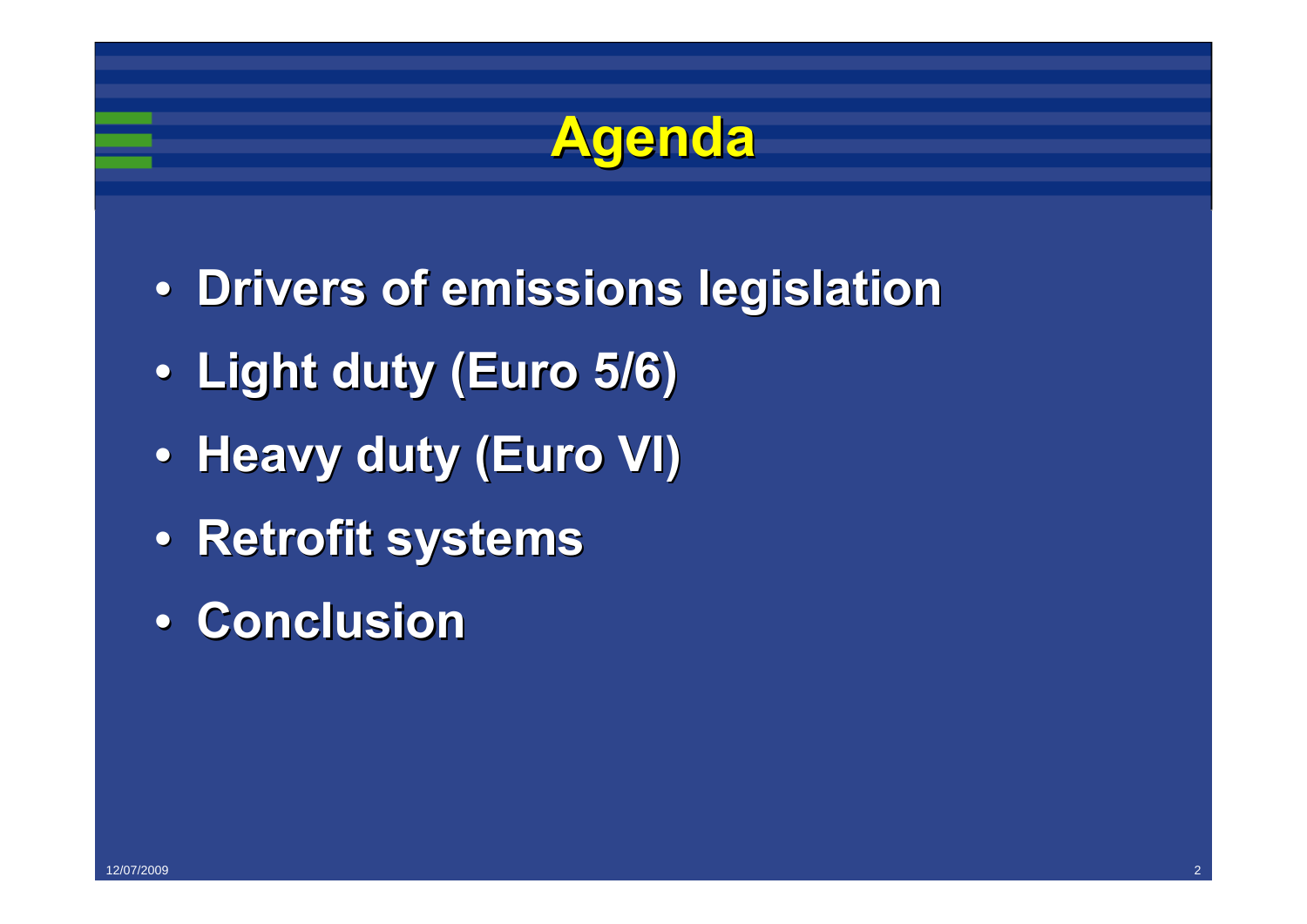#### **Drivers of emissions legislation Drivers of emissions legislation**

#### **Why is legislation needed? Why is legislation needed?**

- **•** Set high standards in the interest of human health and **environmental protection environmental protection**
- •**Principal Principal-Agent situation: immediate actors ( situation: immediate actors (VMs, clients) are , clients) are not direct beneficiaries of health and environmental standards**

#### **Why do we harmonise? Why do we harmonise?**

- •**Ensure a Ensure a single market single market for vehicles across the EU for vehicles across the EU**
- **Ensure implementation of EU's Thematic Strategy on Air Pollution Pollution**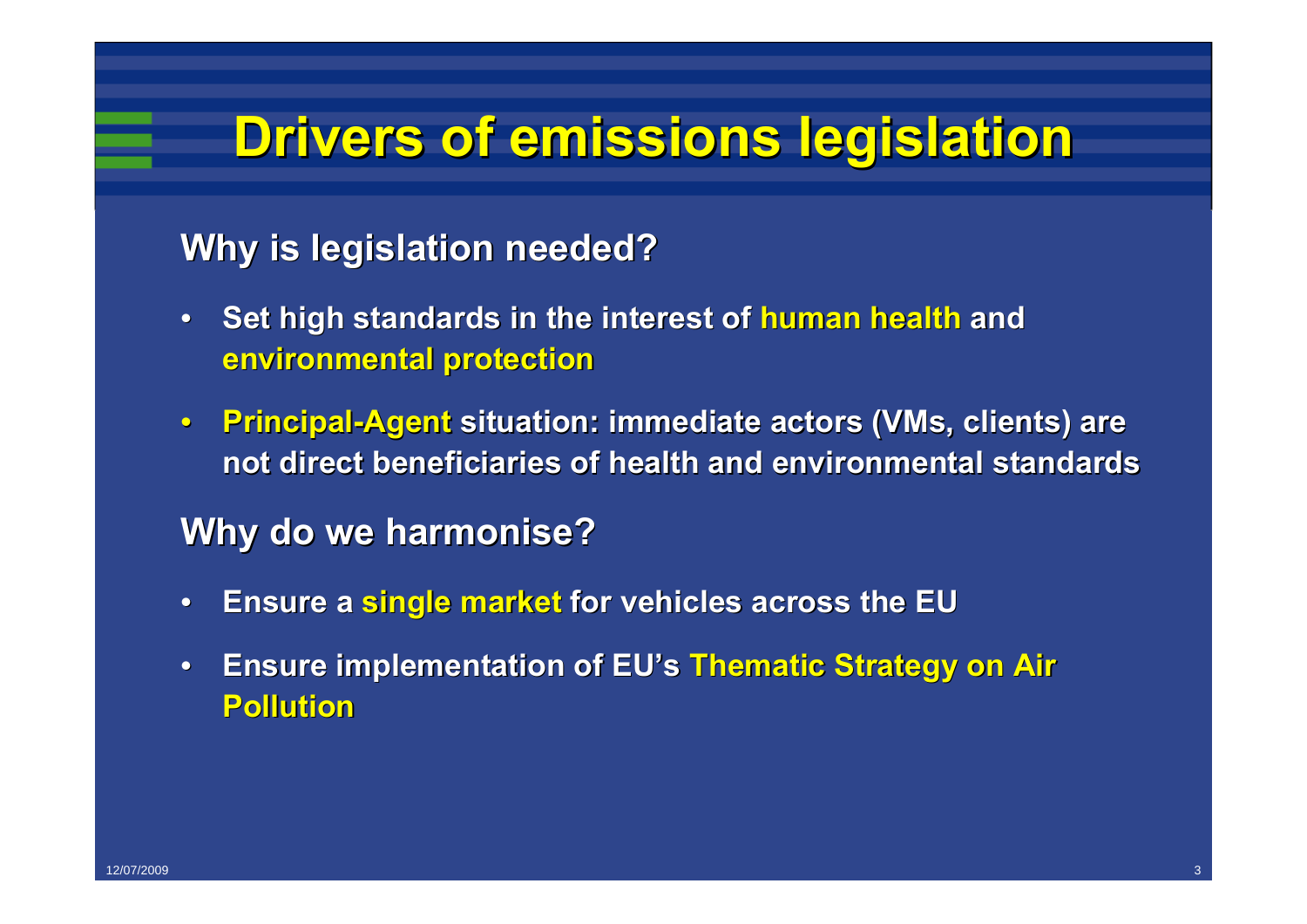#### **Emissions problem not yet solved Emissions problem not yet solved**

- •**With no further changes no further changes (i.e. without Euro 5 and 6 and Euro VI), road transport is forecast to road transport is forecast to contribute in 2020 : contribute in 2020 :**
	- –**31% of total NOx emissions 31% of total NOx emissions**
	- –**12% of VOC emissions 12% of VOC emissions**

–**7% of primary PM 7% of primary PM**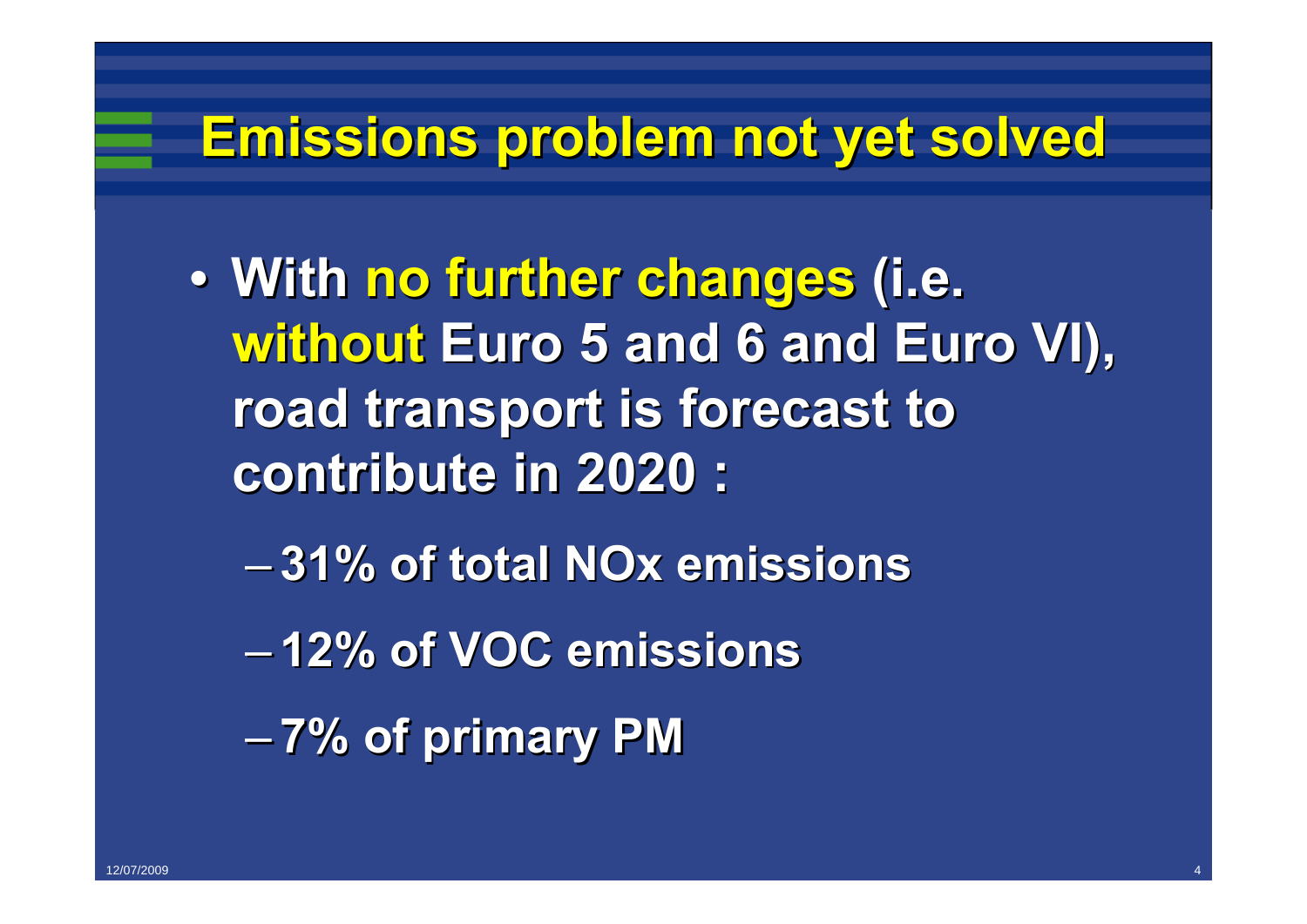#### **Emissions problem not yet solved Emissions problem not yet solved**

- •**The health impacts of air pollution health impacts of air pollution remain a problem remain a problem**
	- •**No safe level for human exposure to No safe level for human exposure to particulate matter particulate matter**
	- **Average EU life expectancy is** currently reduced by 9 months, by **2020 forecast to be reduced by 5 2020 forecast to be reduced by 5 months**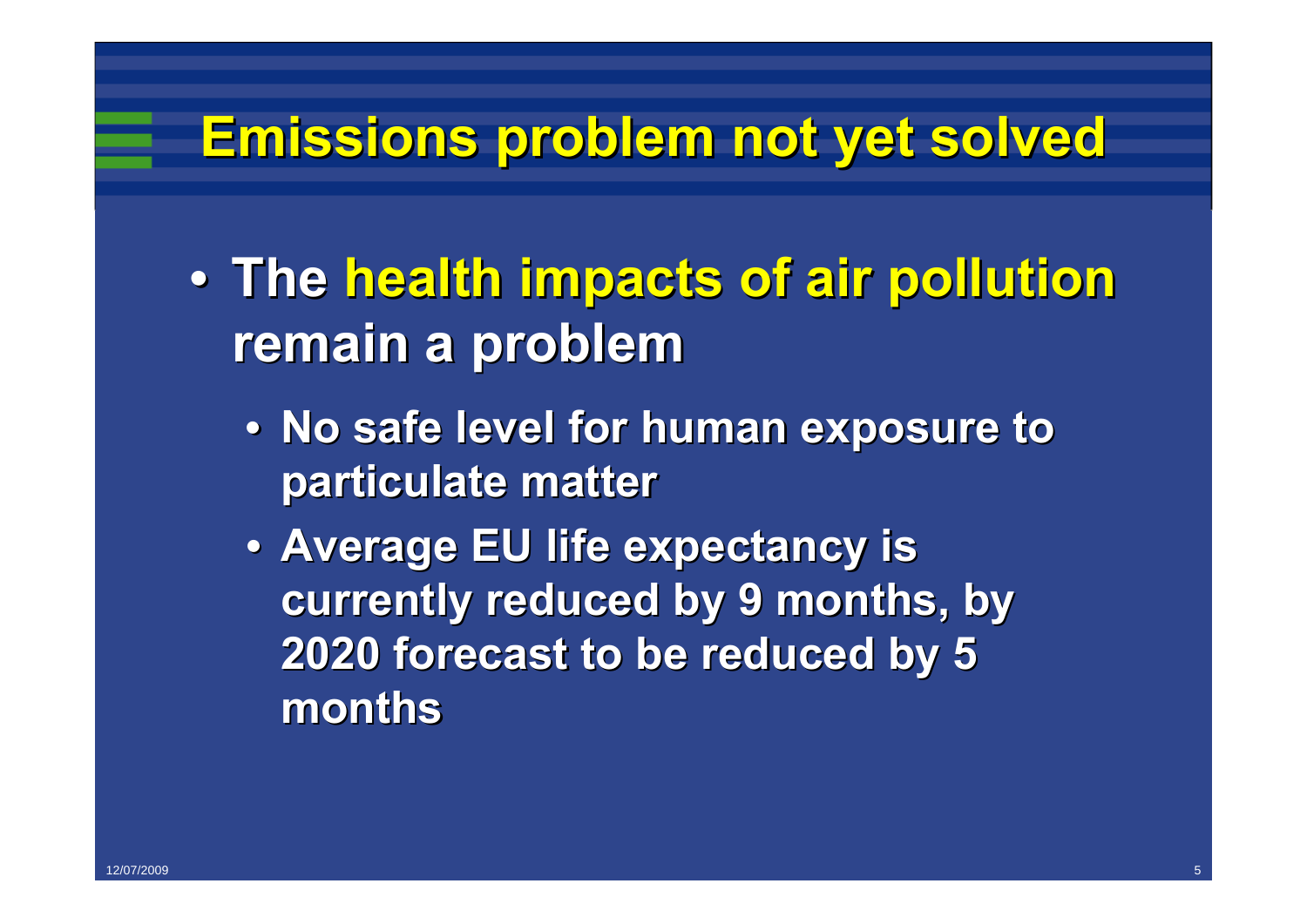## **Tighter emissions standards are needed**

- **EU's Thematic Strategy on Air Pollution seeks further reductions in emissions further reductions in emissions from all sectors from all sectors**
- **Required reductions (from 2000 to 2020)** 
	- •**59% reduction in PM 59% reduction in PM2.5**
	- •**60% reduction in NOx 60% reduction in NOx**
	- •**51% reduction in 51% reduction in VOCs**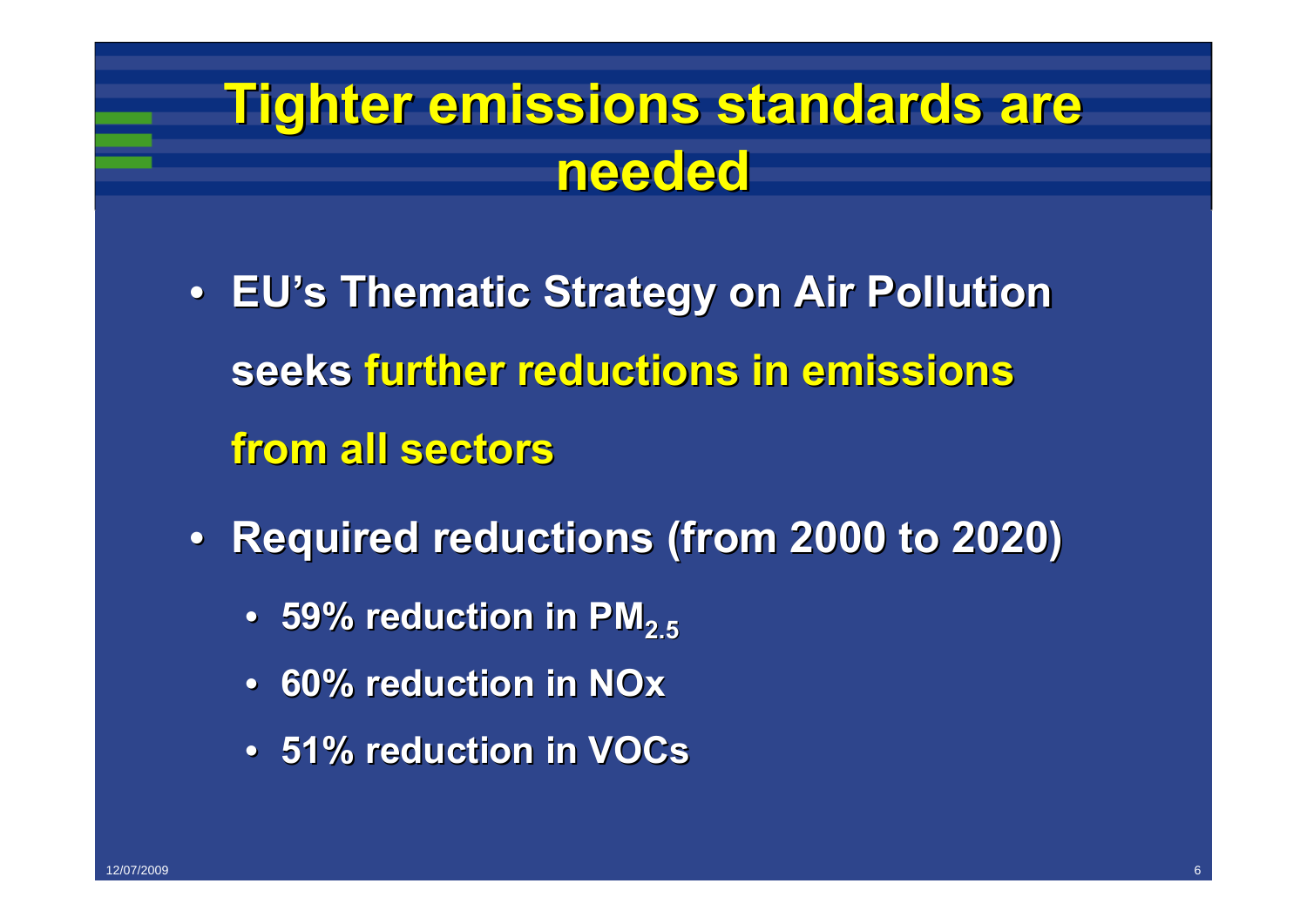## **Overview of EU Emissions Legislation Legislation**

- 'Euro' emissions standards **introduced progressively since the introduced progressively since the** 
	- –**Light duty Light duty – Euro 4 (2005 – 2007)**
		- **–Euro 5 (2009 – 2012)**
		- **–Euro 6 (2014 – 2016)**
	- –**Heavy duty Heavy duty – Euro IV Euro IV (2005 – 2006)**
		- **– Euro V(2008 – 2009)**
		- **–Euro VI Euro VI (2013 – 2014)**
	- –**Motorbikes Motorbikes– Euro 3 (2003 – 2006)**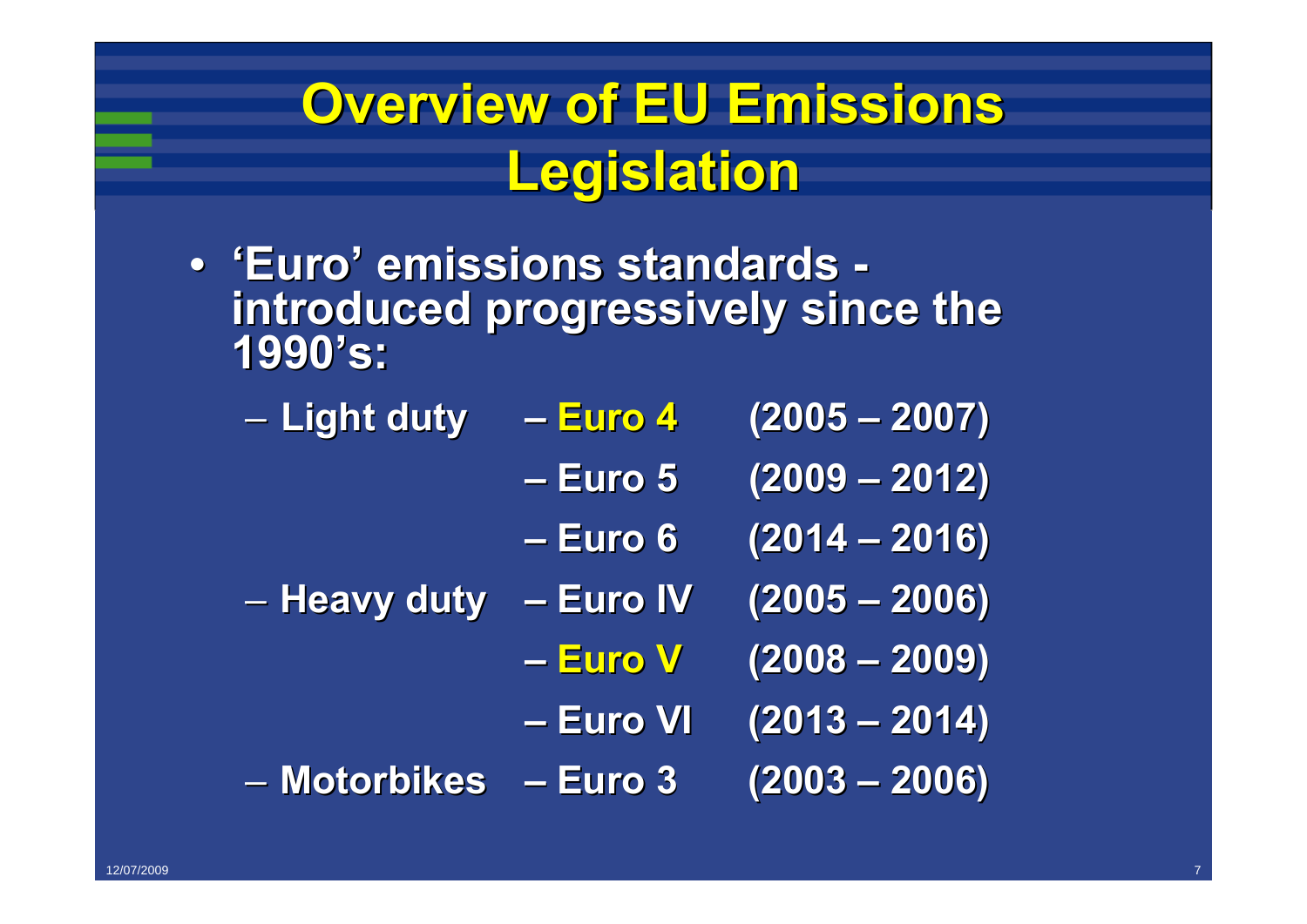#### **Light duty vehicles - Euro 5 and 6**

- •**Euro 5 and 6 Regulation (715/2007) Euro 5 and 6 Regulation (715/2007) entered into force 2 July 2007 entered into force 2 July 2007**
- **Adoption of the 'split-level' approach, i.e. needs implementing legislation needs implementing legislation**
- •**Implementing Regulation (692/7008) Implementing Regulation (692/7008) published on 28 July 2008 published on 28 July 2008**
- •**A Regulation Regulation with direct applicability with direct applicability**
- **Extensive references to UNECE regulations regulations wherever possible wherever possible**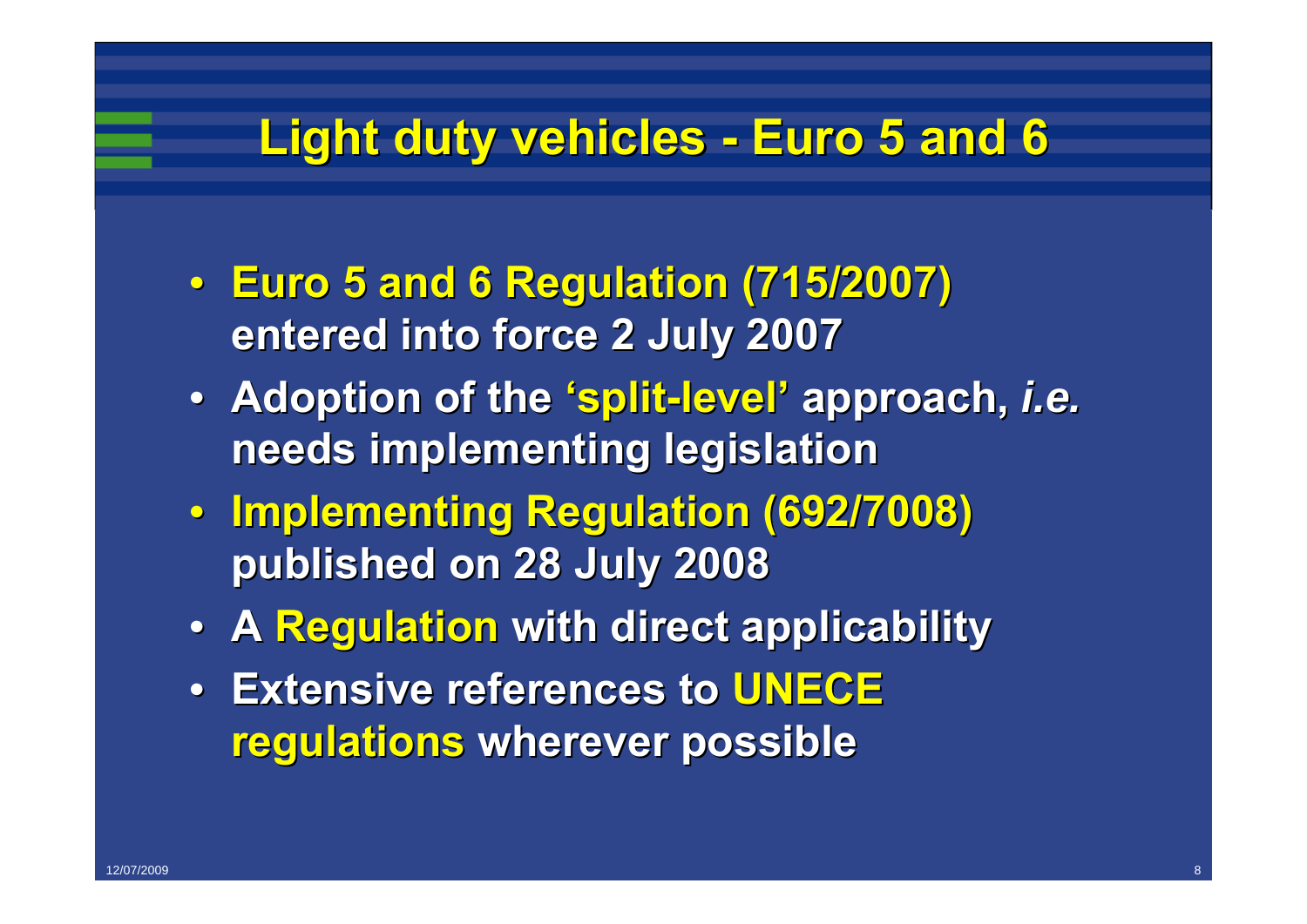#### **Euro 5: Focus on Particulate Emissions : Focus on Particulate Emissions**

- •**Euro 5: Euro 5: applicable as from 1 September 2009 / 1 January applicable as from 1 September 2009 / 1 January 2011**
- •**80% reduction PM 80% reduction PM from CI diesel (from 25 to 5 mg/km) from CI diesel (from 25 to 5 mg/km)**
- •**90% reduction in PM from reduction in PM from large diesel vans large diesel vans (from 60 to 5 (from 60 to 5 mg/km)**
- New PM standard for direct injection petrol engines (5 **mg/km)**
- •**Introduction of Introduction of particle number limit (PN particle number limit (PN ≤ 6 x 1011 / km) for diesel vehicles by 1 September 2011 / 1 January 2013 for diesel vehicles by 1 September 2011 / 1 January 2013**
- **Revised measurement PM procedure**
- **PM OBD threshold limit: 50 mg/km**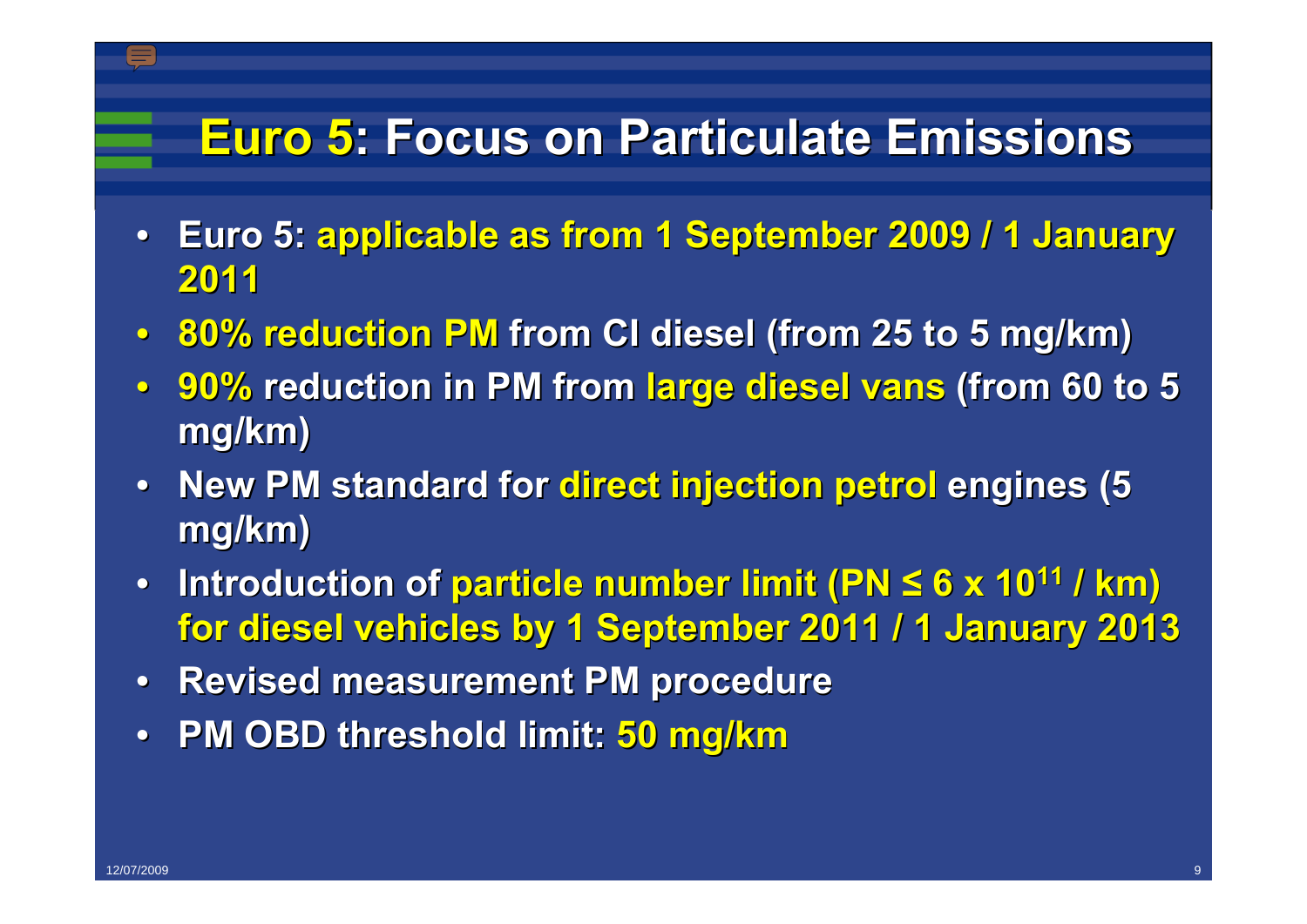## **Evolution of PM emission limits Evolution of PM emission limits**

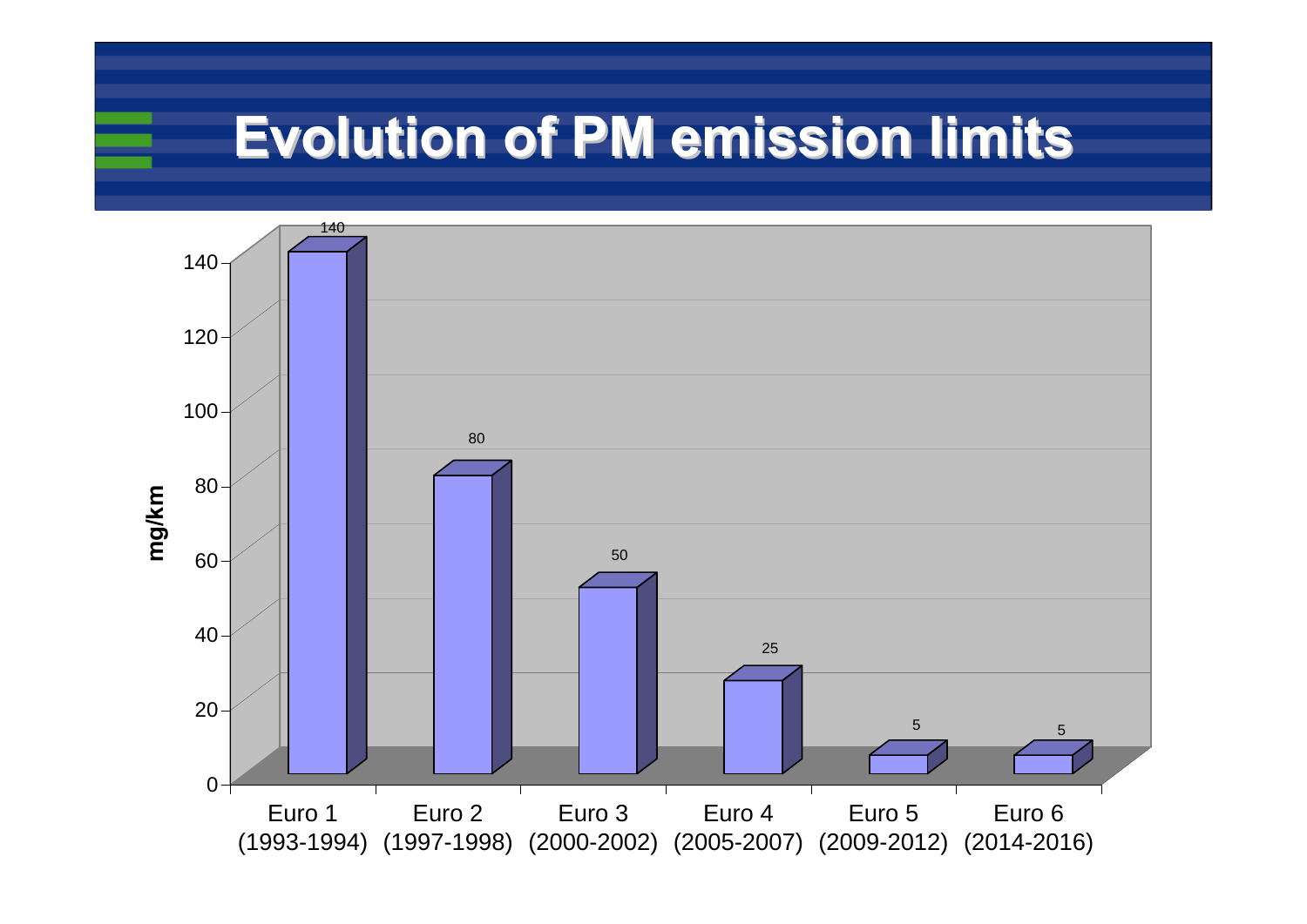### **Euro 6: What will change? : What will change?**

- •**Euro 6: Euro 6: applicable as from 1 September 2014 / 1 September applicable as from 1 September 2014 / 1 September 2015**
- •**Focus on Focus on diesel NOx : 80 mg/km limit : 80 mg/km limit**
- **Particle number (PN) limit for petrol vehicles:** 
	- -**Study to be launched (by JRC) to be launched (by JRC)**
	- **Analyse existing PN emissions: numbers, chemical** composition, ...
	- **Health benefits: PN limit should be same for petrol & diesel (?) diesel (?)**
	- -**Technical feasibility Technical feasibility for reduction for reduction**
- •**Intended Intended OBD threshold limit for PM (PN): OBD threshold limit for PM (PN): 9 mg/km (1,2 x 9 mg/km (1,2 x <sup>10</sup><sup>11</sup> / km) => monitoring for total/partial DPF failures? => monitoring for total/partial DPF failures?**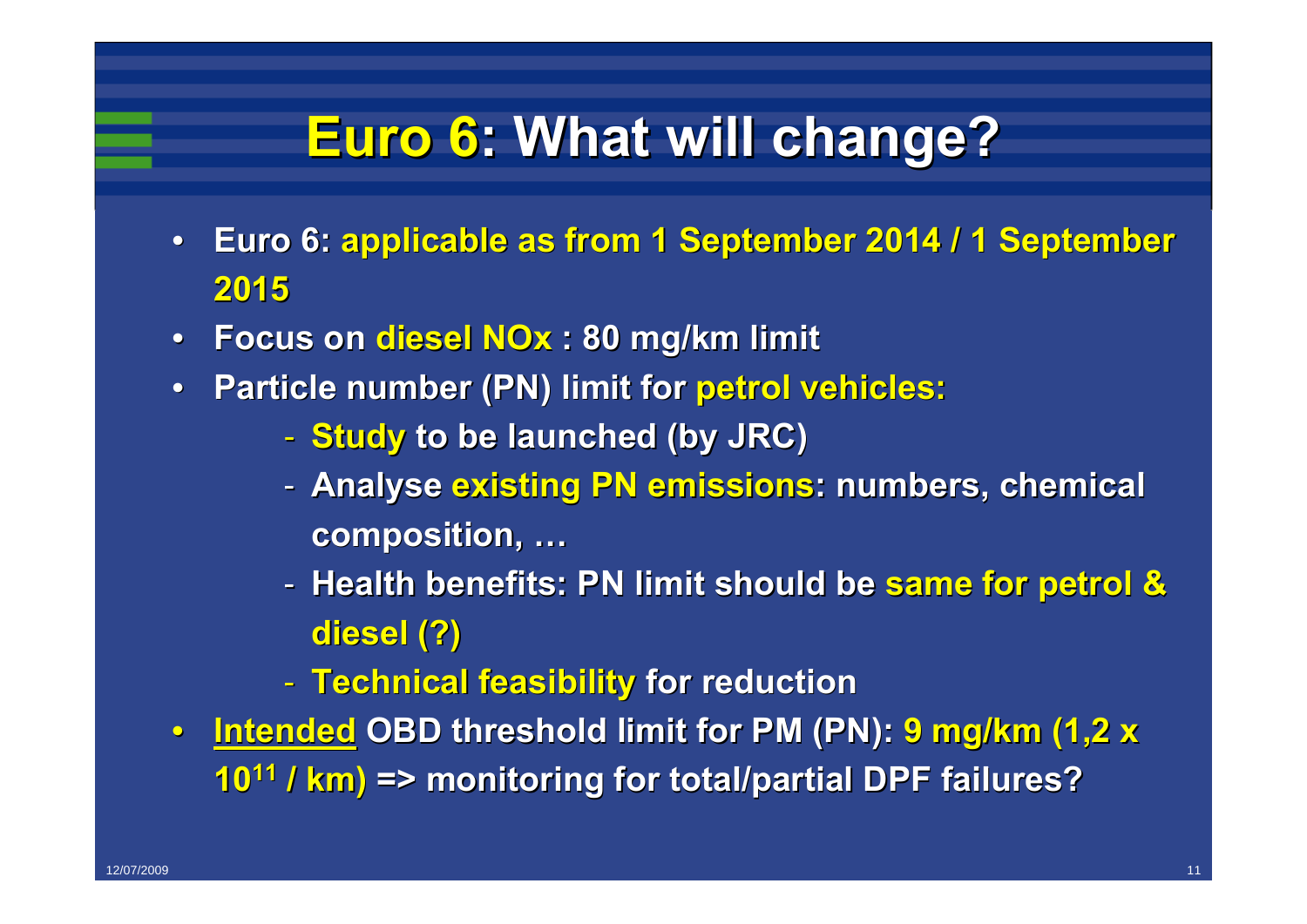#### **HD Euro VI Euro VI emission limits emission limits**

- •**Applicable from 2013 Applicable from 2013 – 2014**
- **Key issues** 
	- $-$  PM/PN limits
	- –**NOx reduction reduction**
	- –**technologies technologies**
	- –**CO2 impacts impacts**
	- –**global harmonisation global harmonisation**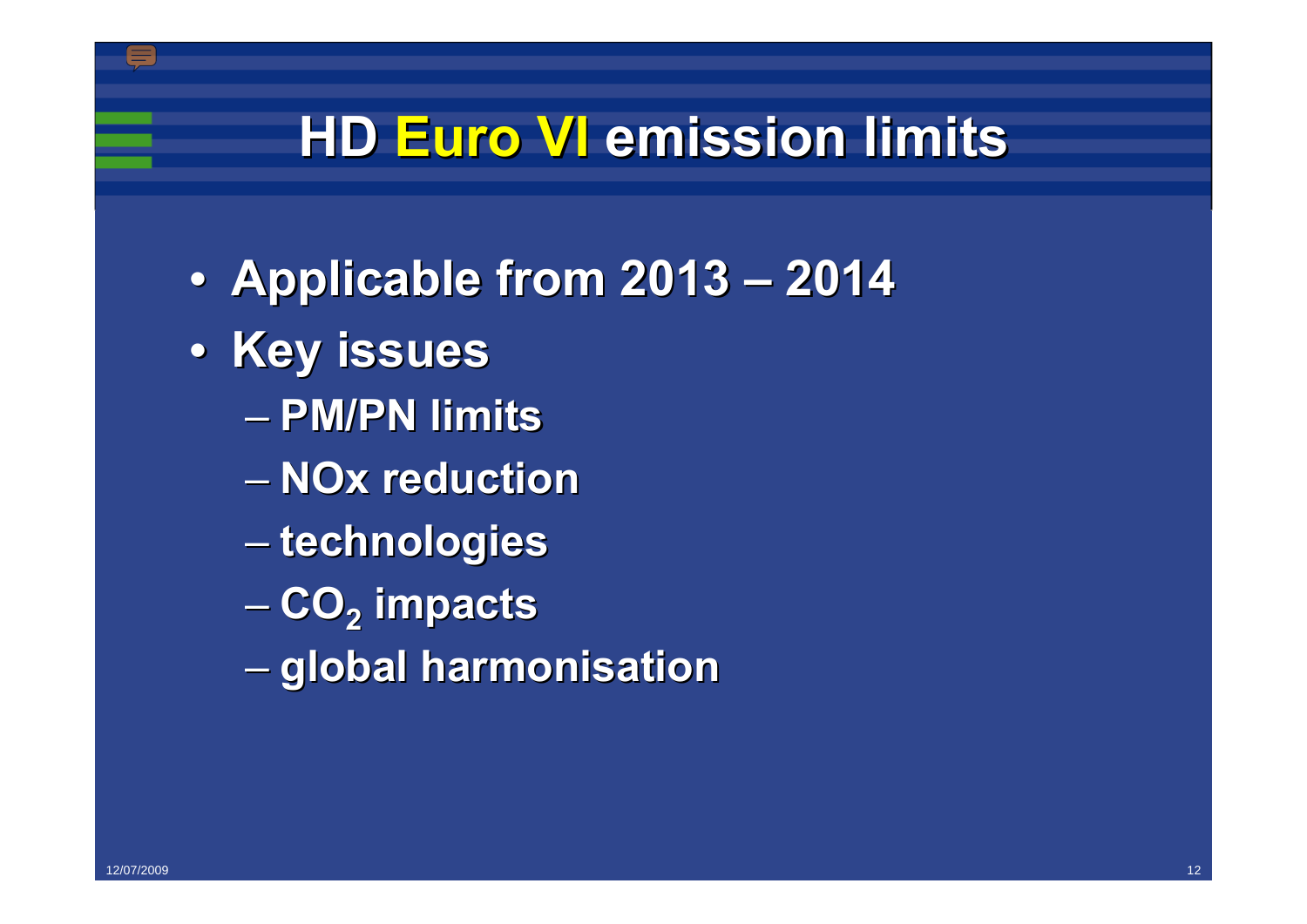#### **Heavy duty vehicles - Evolution of emission limits emission limits**

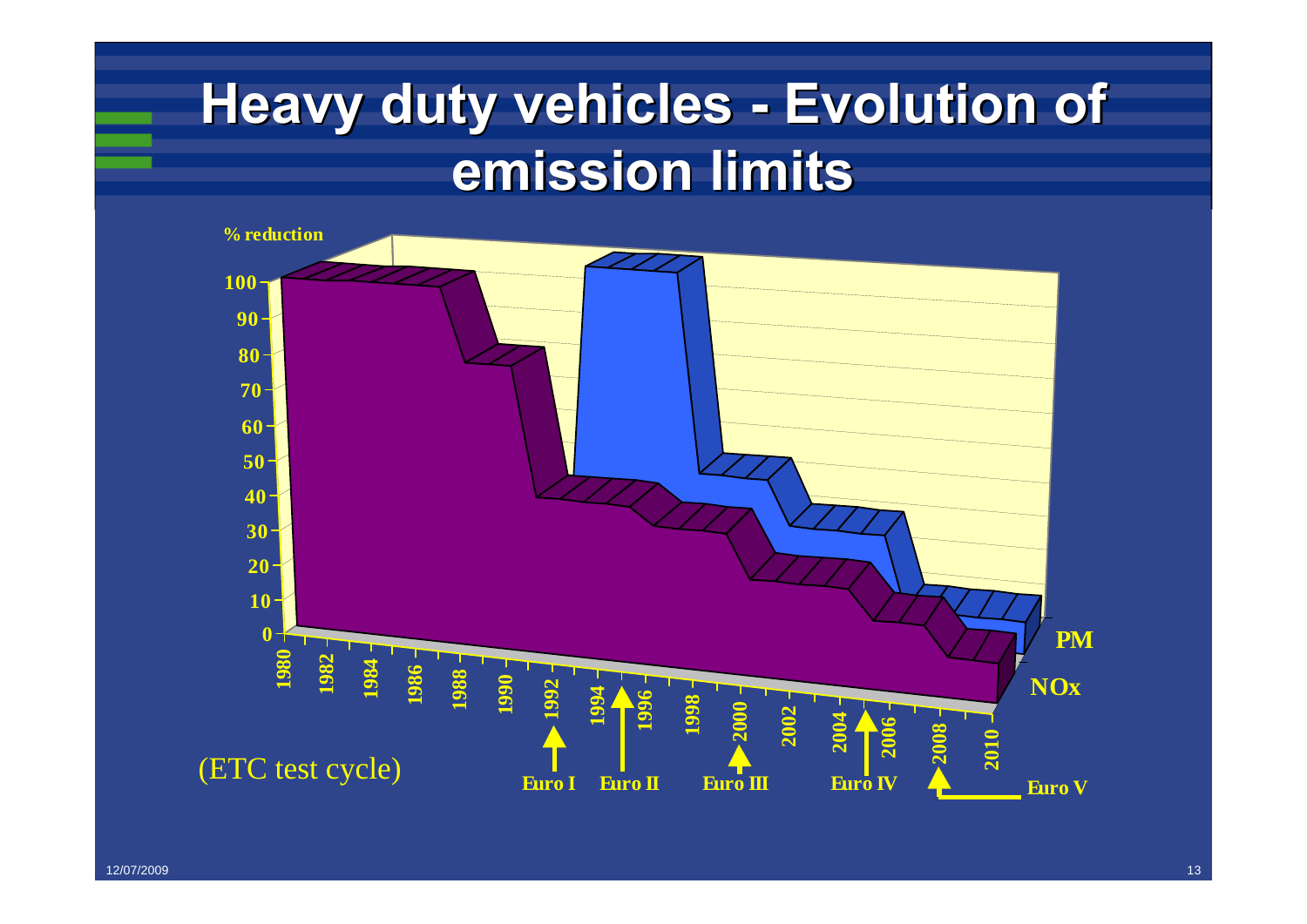### **HD Euro VI Euro VI emission limits emission limits**

|               | CO       | <b>THC</b> | <b>NMHC</b> | <b>CH4</b> | <b>NOX</b> | NH <sub>3</sub> | <b>PM</b> mass |
|---------------|----------|------------|-------------|------------|------------|-----------------|----------------|
|               | (mg/kWh) | (mg/kWh)   | (mg/kWh)    | (mg/kWh)   | (mg/kWh)   | (ppm)           | (mg/kWh)       |
|               |          |            |             |            |            |                 |                |
| <b>ESC</b>    | 1500     | 130        |             |            | 400        | 10              | 10             |
| (CI)          |          |            |             |            |            |                 |                |
| $\Rightarrow$ |          |            |             |            |            |                 |                |
| <b>WHSC</b>   |          |            |             |            |            |                 |                |
| <b>ETC</b>    | 4000     | 160        |             |            | 400        | 10              | 10             |
| (PI)          |          |            |             |            |            |                 |                |
| $\Rightarrow$ |          |            |             |            |            |                 |                |
| <b>WHTC</b>   |          |            |             |            |            |                 |                |
| <b>ETC</b>    | 4000     |            | 160         | 500        | 400        | 10              | <b>10</b>      |
| (CI)          |          |            |             |            |            |                 |                |
| $\Rightarrow$ |          |            |             |            |            |                 |                |
| <b>WHTC</b>   |          |            |             |            |            |                 |                |

**ESC: European ESC: European stationary stationary cycle; ETC: cycle; ETC: European transient cycle; European cycle; WHTC: World WHTC: World-harmonised transient cycle; WHSC: World harmonised transient cycle; WHSC: World-harmonised stationary cycle harmonised stationary cycle**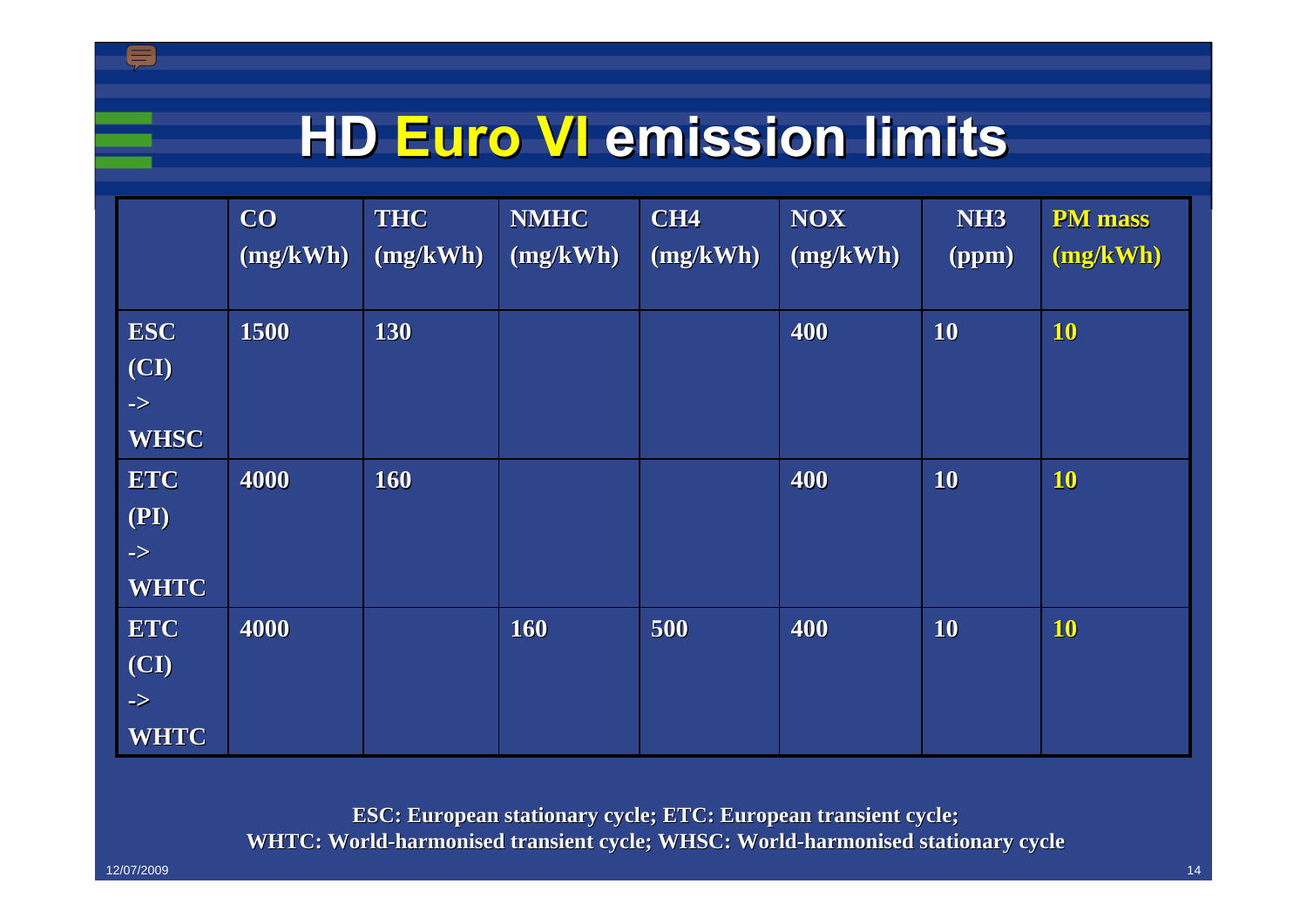#### **HD Euro VI Euro VI – total PM emissions total PM emissions**

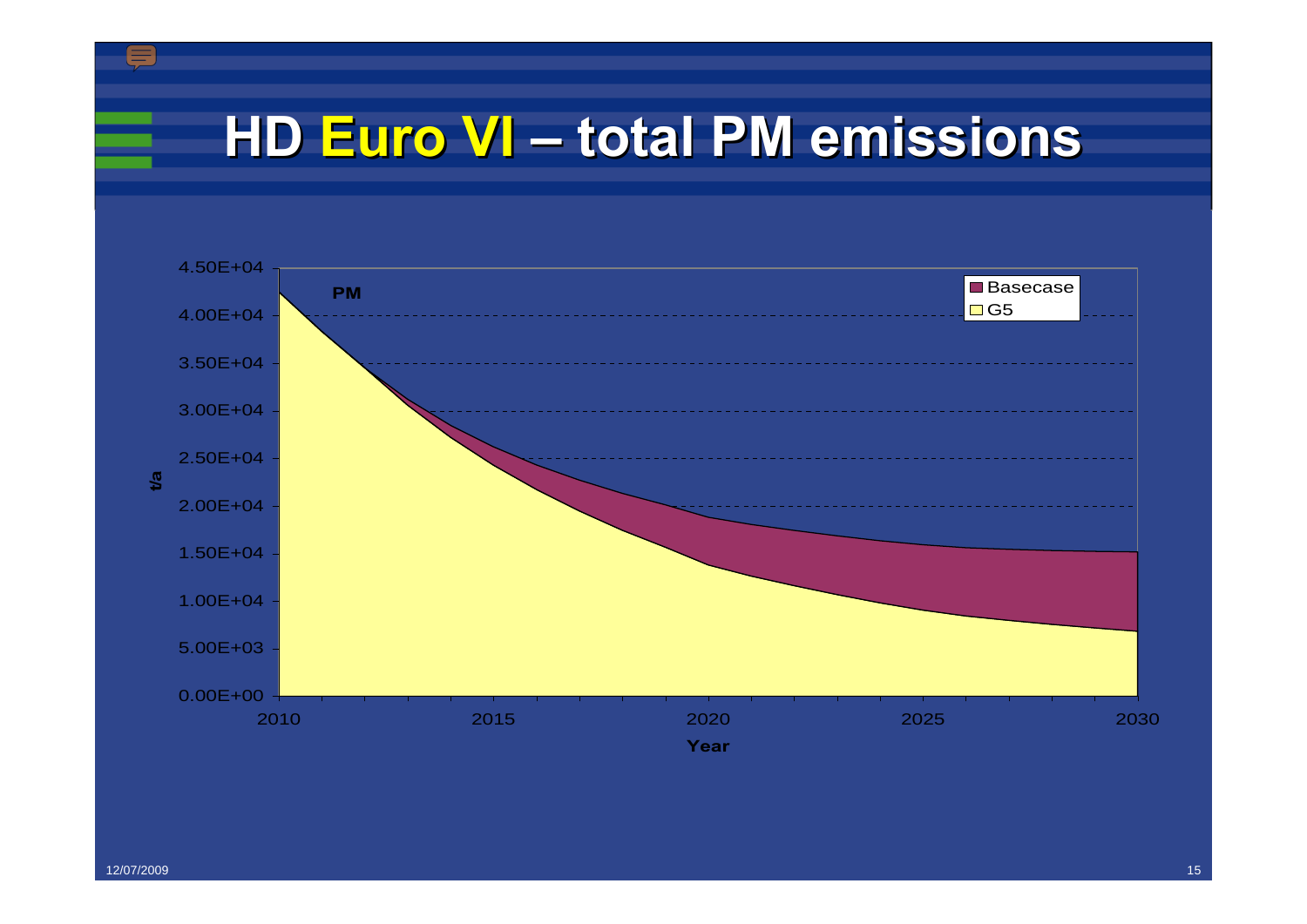#### **HD Euro VI Euro VI – state of play state of play**

**Split-level approach:** 

- **Co-decision regulation** adopted by **European Parliament & Council European Parliament & Council**
- •**Technical Technical implementing regulation implementing regulation – to be adopted by Commission with to be adopted by Commission with Committee in early 2010 Committee in early 2010**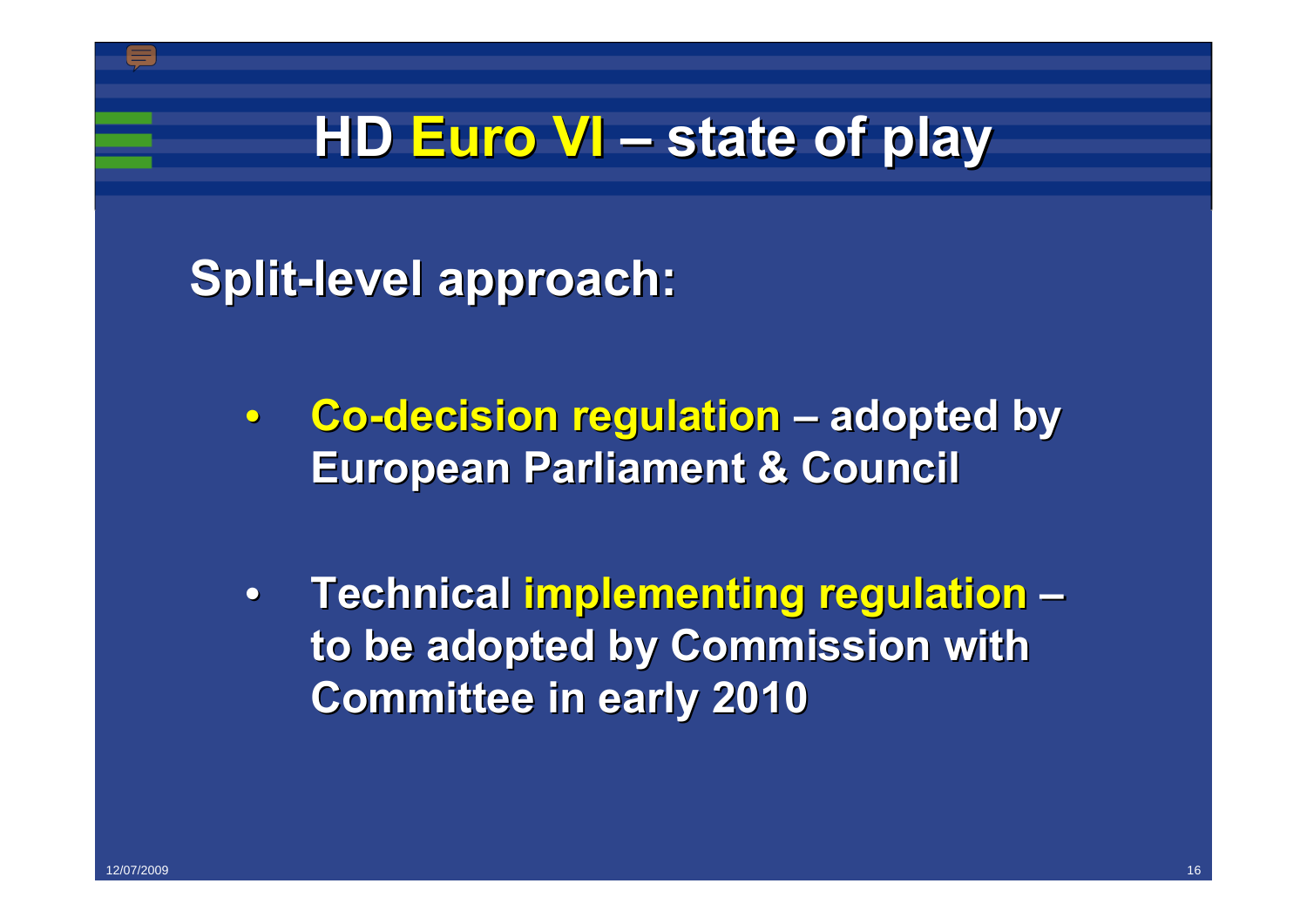## **HD Euro VI Euro VI – PN limit PN limit**

•**Co-decision Regulation mandates Commission to decision Regulation mandates Commission to establish PN limit in implementing legislation with reference to technology used for meeting PM limit** 

#### •**Issues at stake: Issues at stake:**

- -**Technical basis Technical basis for definition of PN limit value, for definition of PN limit value, "best available technology available technology", …**
- -**Implications on future technology implemented Implications on future technology implemented for Euro VI for Euro VI (closed wall flow filter, open filters, (closed wall flow filter, open filters,…)**
- -**Same/different Same/different PN limit values for PN limit values for WHTC and WHSC?**
- -**Interpretation of Interpretation of test data test data supplied by industry and JRC supplied by industry and JRC**
- **Figure 1.15 Influence of active regeneration (Ki-factors)**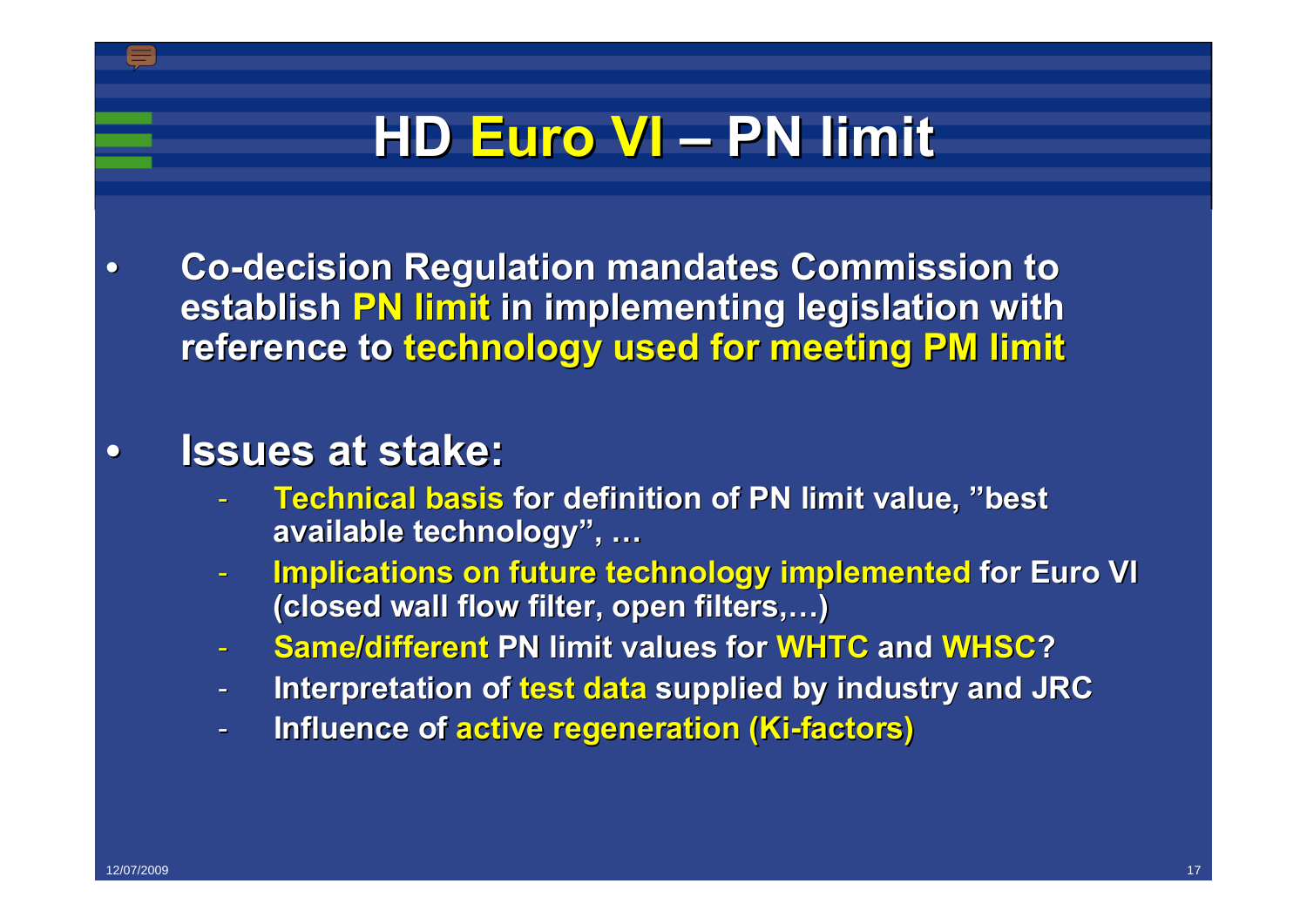## **HD Euro VI Euro VI – PN limit PN limit**

- Member States seem to support a PN limit oriented at today's<br>"main stream" technology for Euro VI, i.e. wall flow filters
- •**Values « proposed proposed » (for :**
	- **- 5 x 1011 / kWh (wall flow filter manufacturer) (wall flow filter manufacturer)**
	- **-1012 / kWh (Member State) (Member State)**

- **3 x 10<sup>13</sup> / kWh (vehicle manufacturer not using wall flow filters)**  $\overline{\phantom{a}}$ **NB: these values have been proposed by individual stakeholders and do not represent any consensus! do not represent any consensus!**

- WHSC: high loads & high passive regeneration => more porous<br>wall flow filters have higher PN and difficulties to meet demanding **PN limit**
- •**WHTC PN limit value WHTC PN limit value -> wall flow filter yes/no > wall flow filter yes/no**
- •**WHSC PN limit value WHSC PN limit value -> "maximum" porosity of wall flow filter porosity of wall flow filter**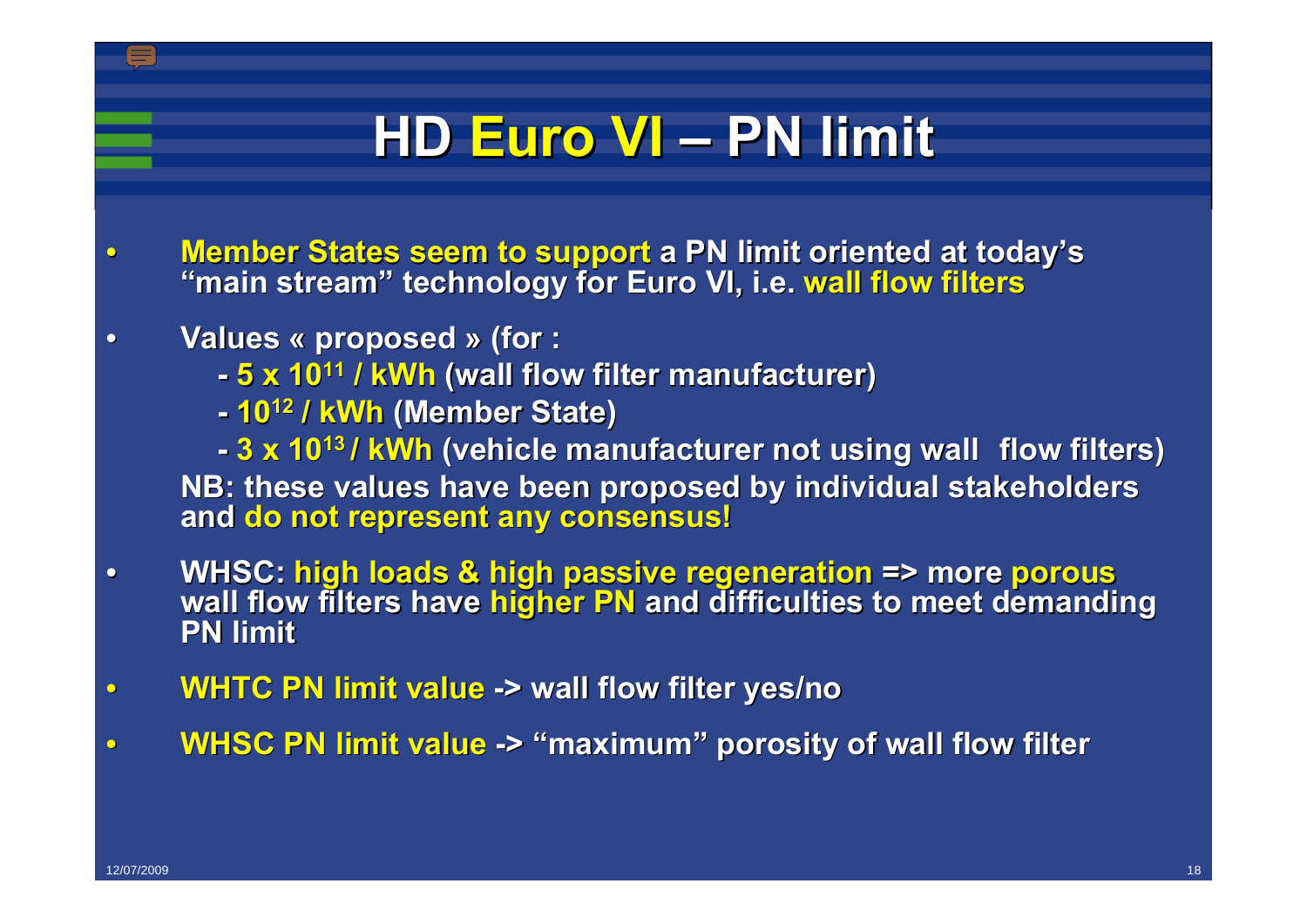#### **HD Euro VI Euro VI – Retrofit systems Retrofit systems**

- **Co-decision Regulation mandates Commission to establish rules for rules for financial incentives for retrofitting existing vehicles to Euro VI emission limits in implementing legislation in implementing legislation**
- •**Working group chaired by the JRC has studied Working group chaired by the JRC has studied "harmonisation harmonisation" of retrofit of retrofit systems reducing particle emissions -> first draft on a "system" approach based on minimum filtration efficiency of the retrofit system (similar to the Swiss VERT) Swiss VERT)**
- •**Key Member States support Key Member States support "vehicle oriented vehicle oriented" approach approach (similar to (similar to German Anlage 27), i.e. approval of individual combinations of retrofit systems/vehicles to Euro VI limit values systems/vehicles to Euro VI limit values**
- **•** Issues: off cycle emission performance, installation requirements, **integration** of retrofit system (regeneration, safety, other pollutants,...), **conformity** assessment
- **UNECE Regulation: "twin approach", which leaves choice between**  $\blacksquare$ **"system"** and "vehicle oriented" approach to retrofit system **manufacturer??? manufacturer???**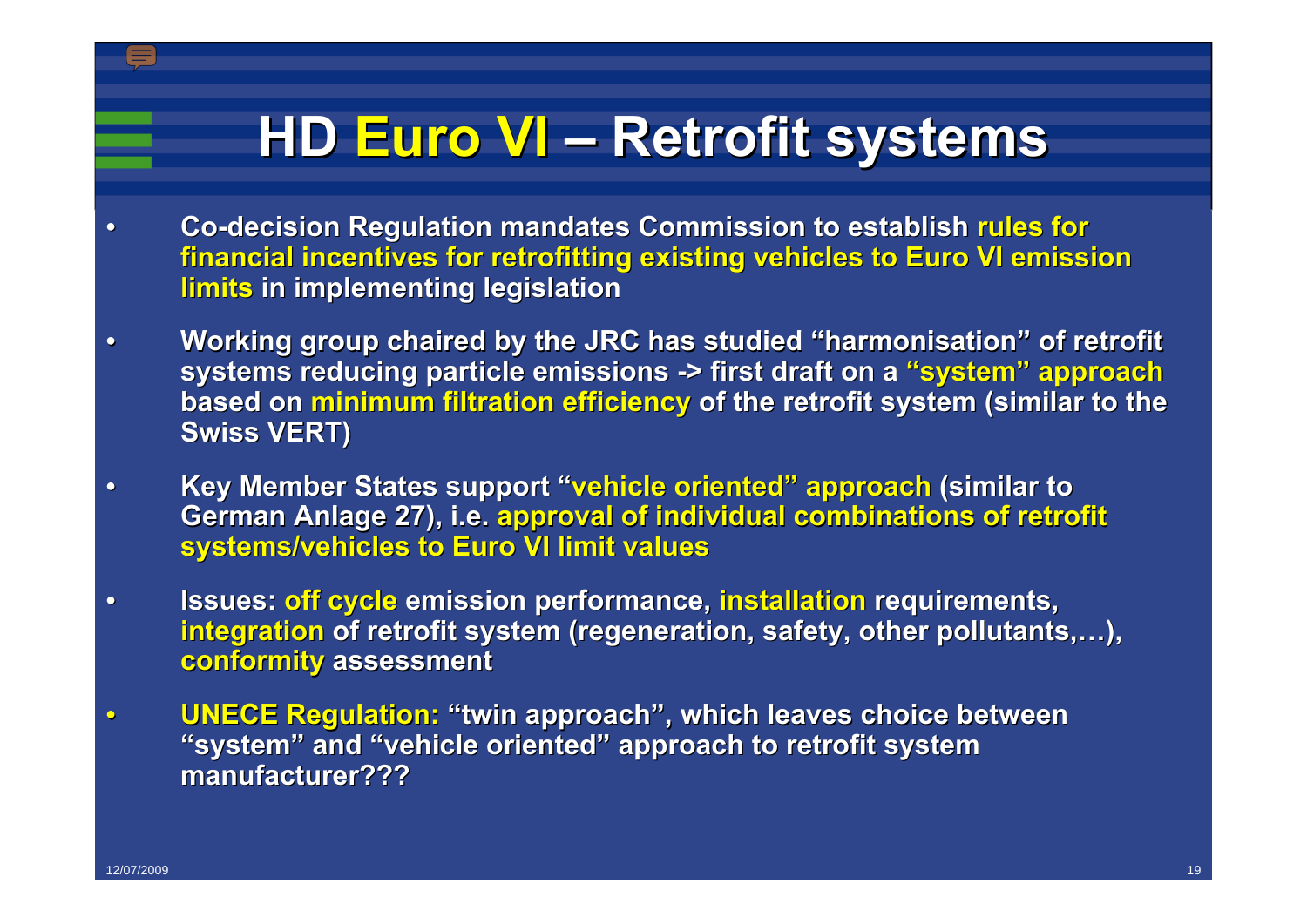#### **Conclusion Conclusion**

- **Continued air quality issues require further action on vehicle emissions further action on vehicle emissions**
- •**Euro 5 and 6 Regulations for Euro 5 and 6 Regulations for LDVs adopted adopted**
- •**Euro VI for Euro VI for HDVs: implementing : implementing Regulation being prepared Regulation being prepared**
- •**More details: More details: [http://](http://ec.europa.eu/enterprise/automotive/index_en.htm) http:/[/ec.europa.eu/enterprise/automotive/index\\_en.htm](http://ec.europa.eu/enterprise/automotive/index_en.htm)**